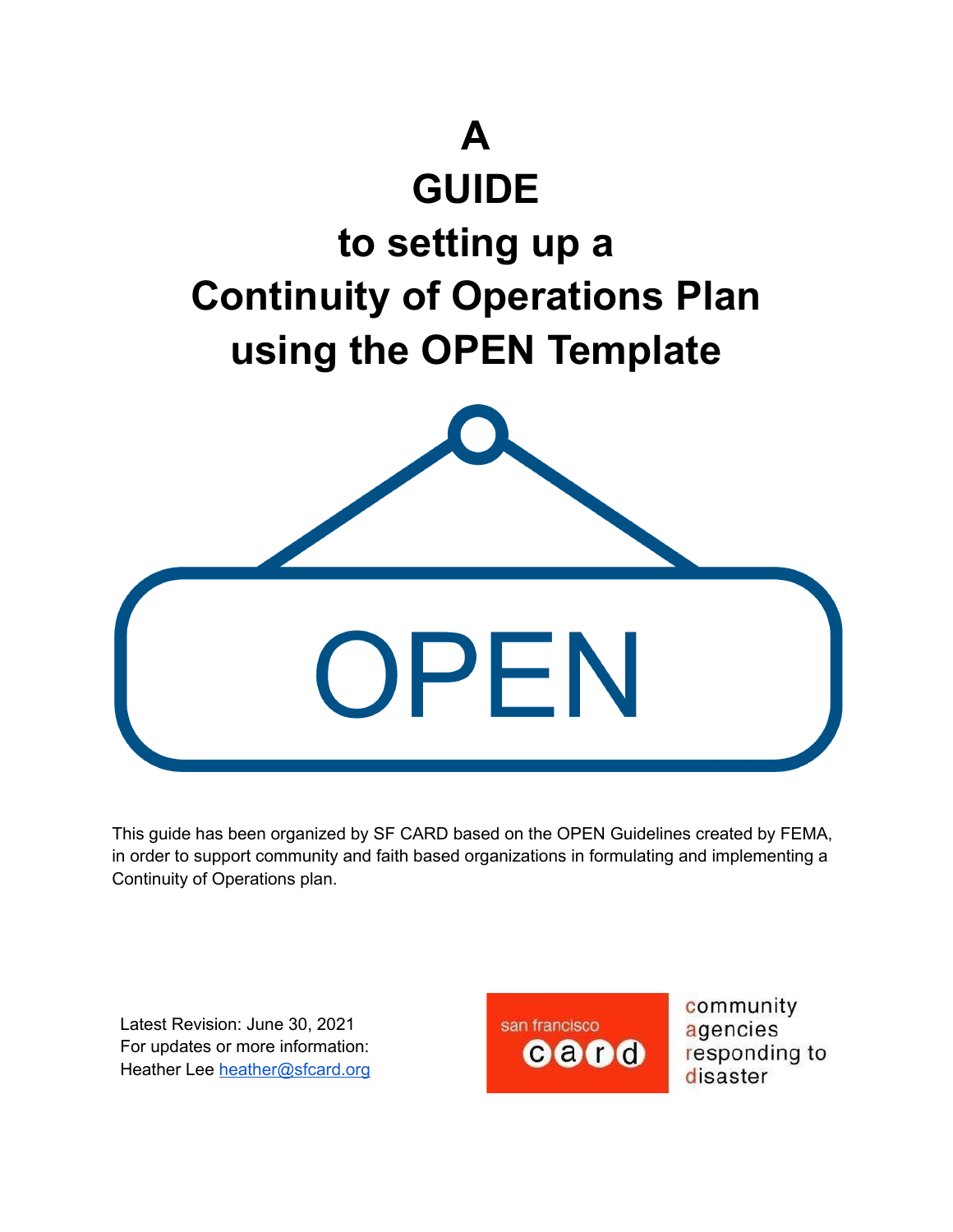



# **Table of Contents**

#### **Introduction**

#### **Gathering Data**

Identifying the People You Serve Determining Essential Activities Understand Risks

#### **Setting up Systems**

Create a Communications Plan Consider the Supply Chain Mitigate Risks Safeguard Critical Information

#### **Creating Momentum**

Formalize Plans Cross Train Key Individuals Regularly Test and Update Plans

# **Resource Links**

**Definitions** Resource Links (current as of June 30, 2021)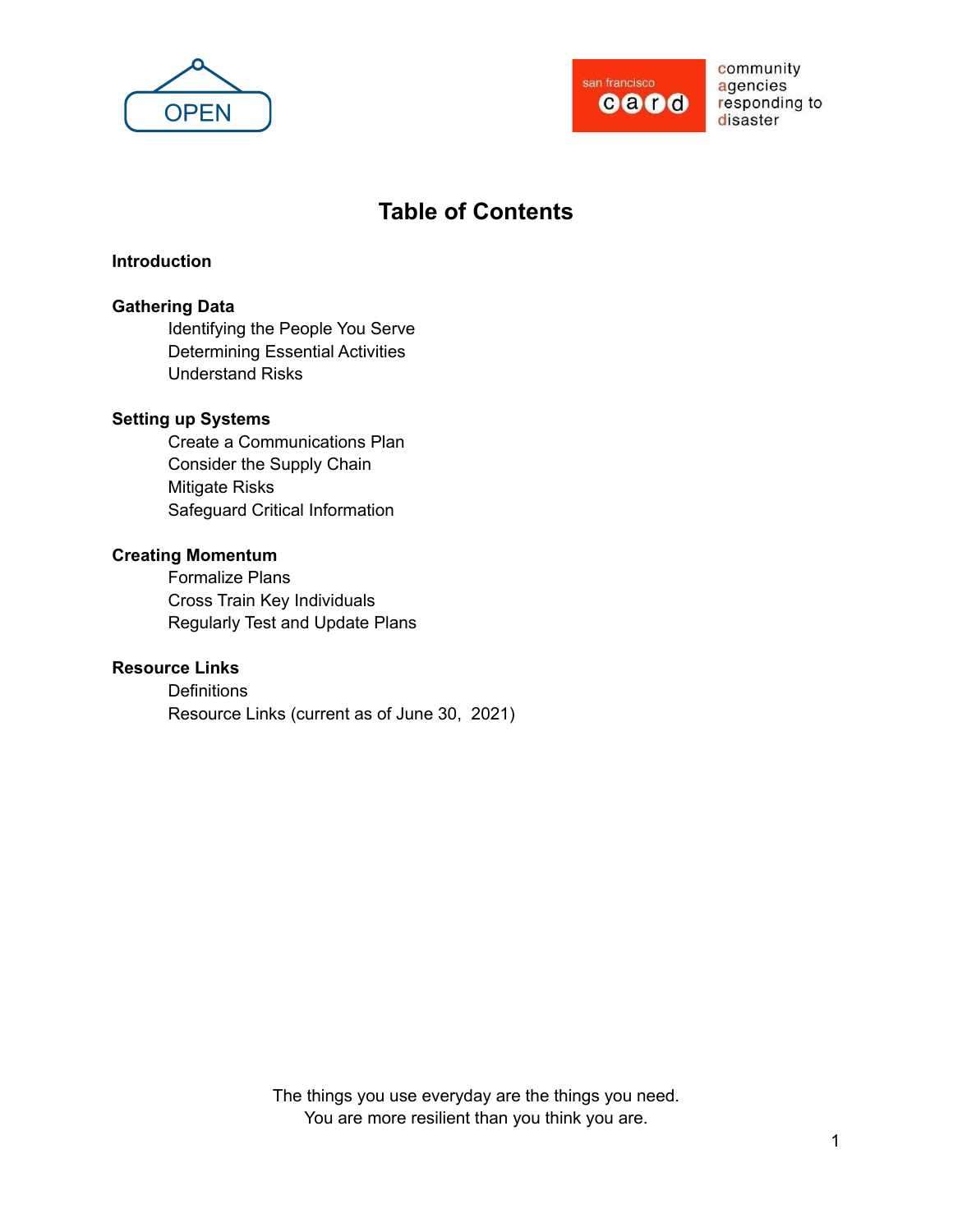



# **Introduction**

Welcome to the specialized world of disaster planning.

- Tip Number One: "The things you use every day are the things you need."
- Tip Number Two: "You are more resilient than you think you are."

These two reminders are on the bottom of every page of this guide. When you feel overwhelmed, when you run into obstacles, when you can't get buy-in to practice all the hard work you will have compiled while using this guide, I hope this will help you keep going.

This Guide is based on FEMA's program called OPEN (Organizations Preparing for Emergency Needs). OPEN provides a great way to organize the important topics to consider in creating a Continuity of Operations Plan. In the **Resources** section are a brief but wide ranging variety of resource guides, like this one, collected from all over the country and through a variety of lenses. Hopefully, what you will discover from all of this is that it's all the same material, and it's all available in the public domain (aka the internet), it's just finding the format and structure that works for your organization.

Throughout this guide, there will be sections called **Putting it All Together**. Putting it all together is suggestions for how to collect data, organize meetings, create documents and schedules. How successfully your organization adopts and practices Continuity of Operations will depend on your organization. Go with the flow you already have, but throughout the guide will be many suggestions for "moving the needle" or "best practices."

The important thing to remember is project management or planning is a process that applies to a wide range of topics, continuity of operations planning included. What works best will be tapping into the pace of project coordination that your organization already finds useful. Do you use "sprints?" Do you coordinate work via monthly meetings? Connecting with existing flow and tapping into existing work, will help create momentum and incorporate "The things you use everyday are the things you need."

> Heather Lee SF CARD, Program Manager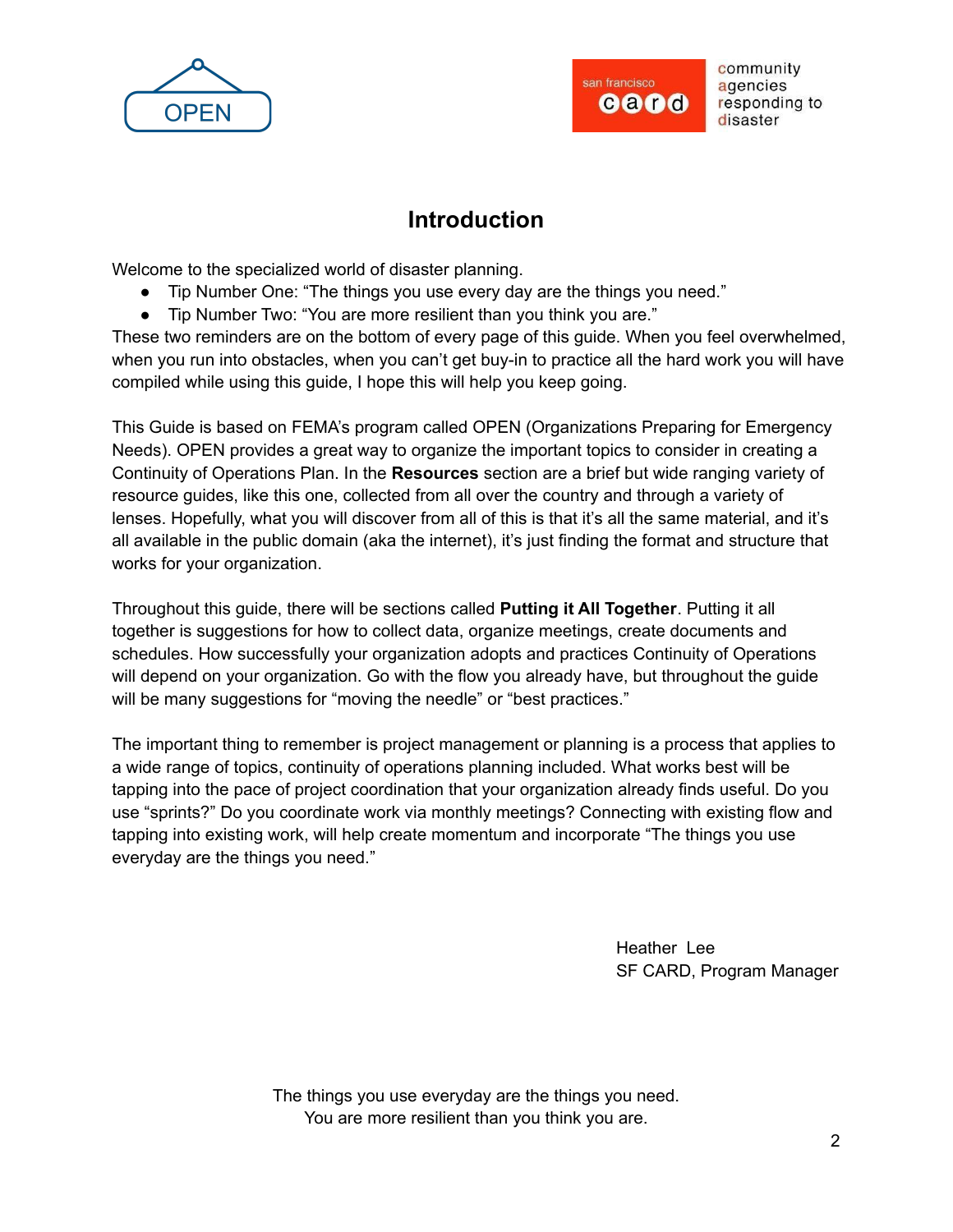



# **Gathering Data**

While it's tempting to start pulling all the data you can find first, and plan to sort it out later, more is not always better. Start by considering your values and let those answers drive what information you need and what the goals of this document are.

#### **Identifying the People You Serve**

Who are you responsible for? Who are you beholden to? Who are your clients? Across all programs or ministries? Who are your staff? Who are your volunteers? Parishioners? Funders? Government Grants? Foundations? Donors? How does the general community depend on your organization? Do you have tenants in your building? Do you belong to a larger organization, such as a national affiliation? Denomination?

# **Determining Essential Activities**

What services do you provide? Start large? Include not just outward facing services but services for staff as well.

Do you have a payroll?

Do you host/convene groups or organizations?

If you have tenants, what services are they required or intend to provide? Do grants or contracts your organization receives require you to operate during a disaster? Is this implicit or explicit?

#### **Understand Risks**

What risks could affect your organization? Natural disasters? Earthquake, flood, building fire or wildfire, tsunami? Heat, poor air quality, power outage? Active Shooter, violent intruder, police action? Data breach, cyber ransom?

#### **Pulling it all Together**

**Form a Continuity of Operations Committee.** This should be a committee that crosses stakeholder groups. This committee need not have the authority to direct actions or allocate funding. But they should be able to present information to those who do.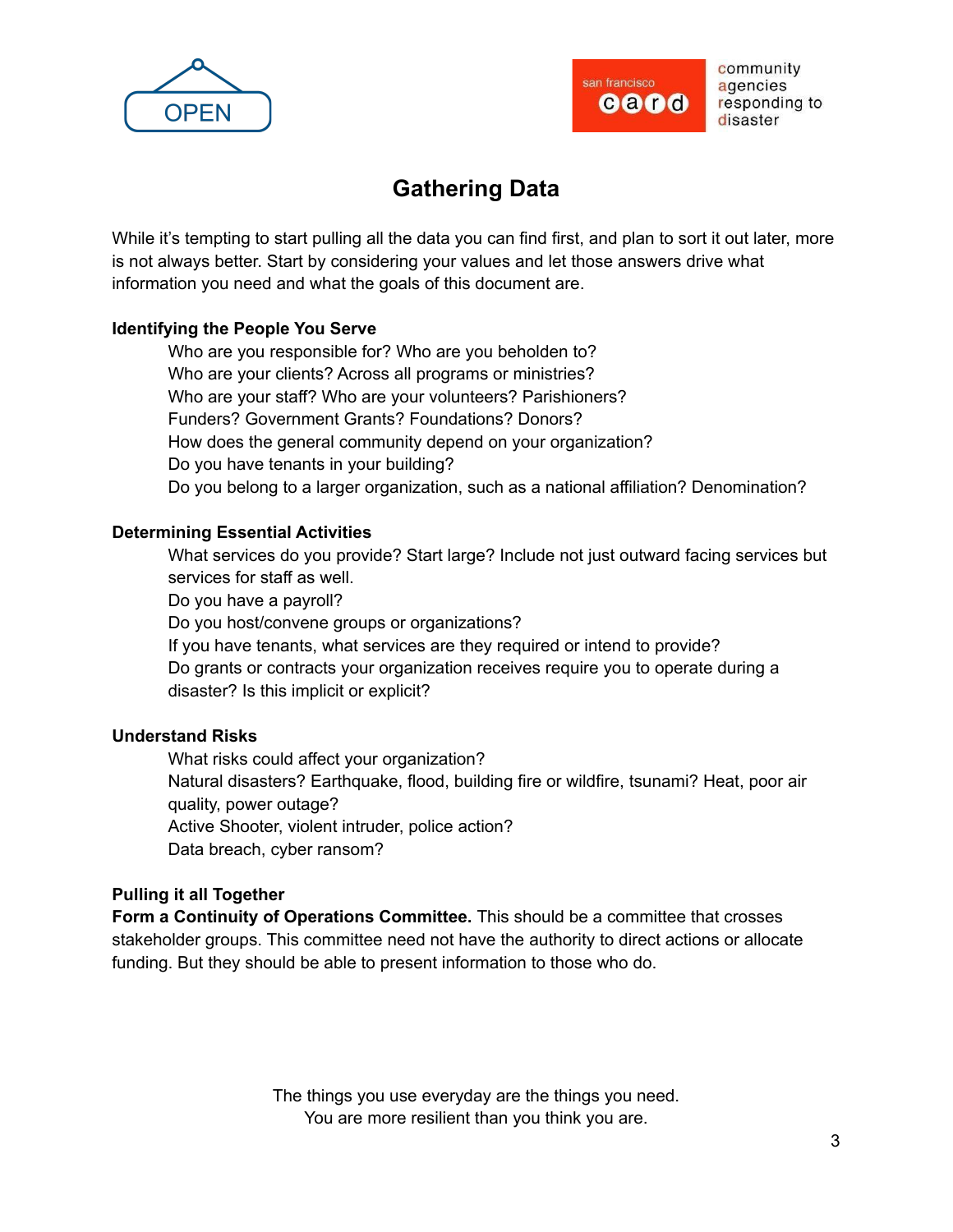



**Gather Information from a broad pool of stakeholders.** Getting the input from these three areas, Identify the People you Serve, Determine Essential Activities and Understand Risk will create the motivation and buy-in to incorporate disaster planning and risk management into your organizational culture.

There are several options for gathering this information:

- Create **information gathering sessions**. These can be held with leadership, line staff, clients, vendors, funders and even local government or community members to ask these questions. The more input you gather, the better buy in you will have.
- In conjunction with in person sessions, **surveys** are a great way to get additional information and ultimately, buy in. Anonymous opportunities can bring out information that people won't share aloud. Make sure you have space for written comments so people can share what they think are priorities.

**Publish the Results.** The results compiled from this research into the organization's values could be a Disaster Mission Statement. The Disaster Mission Statement is a succinct statement of your organization's highest priority during a disaster. Disaster Mission Statements have the potential to become very complicated. However, when done well, they create a beacon for making difficult decisions about what services to continue and which people need to be served during a response. A strong Disaster Mission Statement with strong buy-in from stakeholders will make the next steps, which involve policy changes, financial commitments, and staff training, easier to implement.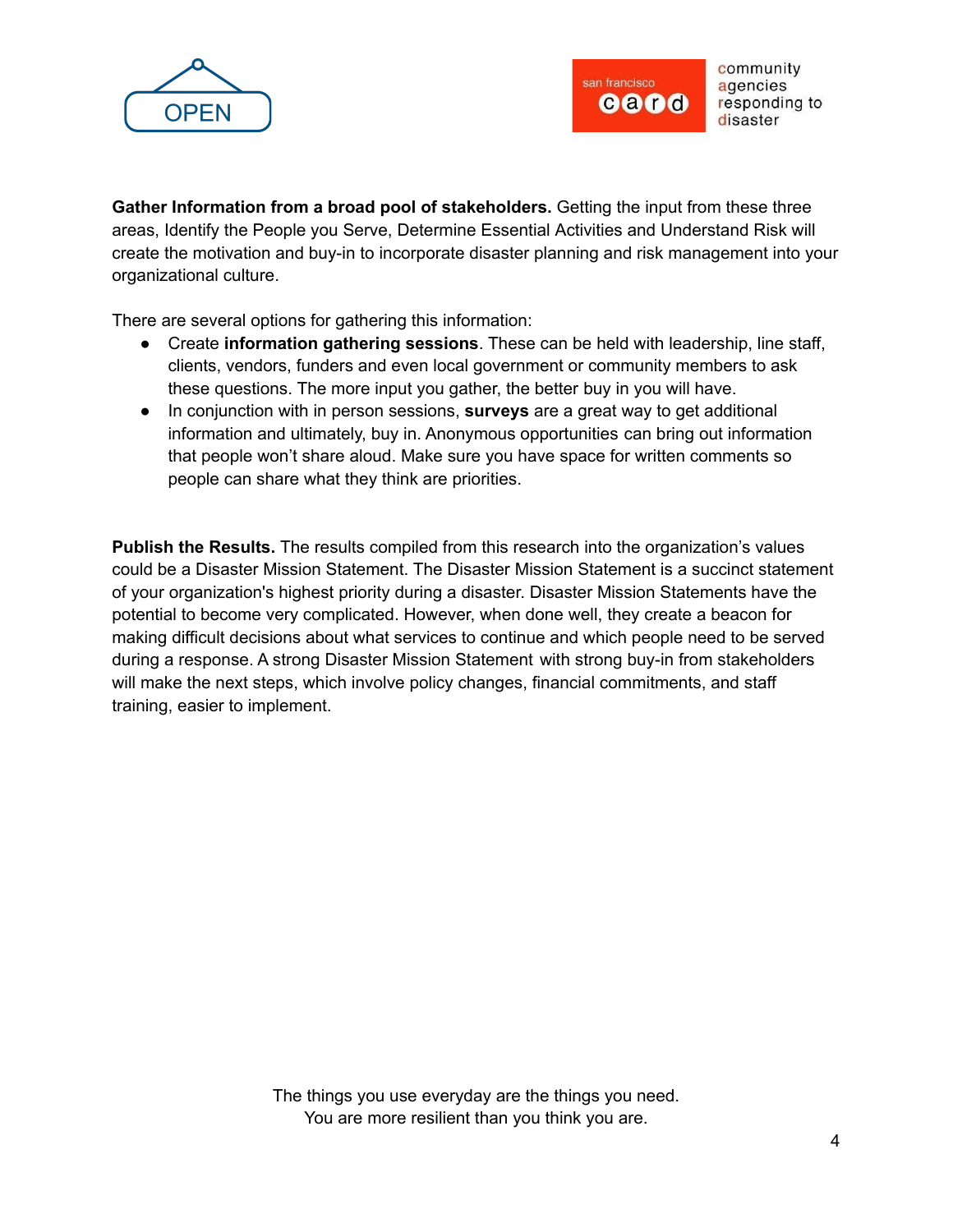



# **Setting Up Systems**

The next set of objectives are the heart of the Continuity of Operations. These four basic questions will repeat with each iteration of the Emergency Plans. Updating and testing these areas are the basis of the following Creating Momentum section. These areas will require specialized information that the project coordinator or committee will need to gather from different areas of the organization.

# **Create a Communications Plan**

Do you have a phone tree? How will you communicate if phones are down? Do you have a social media plan? Have you pre-planned templates for how and what information to share with staff or clients in the event of a wide variety of emergencies? If your facility is closed, do you have a relationship with another organization to provide space for services? How do you implement that, how do you notify staff and clients? Signage, phone trees, email, social media posts

#### **Consider the Supply Chain**

How will you handle loss of power, such as a PSPS event (Public Safety Power Shutoff initiated by PGE)?

What material items do you offer clients that might be impacted by a disaster (wildfires, earthquakes, pandemics)?

Have you worked with staff on alternate routes and means of transportation in case of long term outages of transit or roads?

# **Mitigate Risks**

Is it possible to update your insurance policy to cover events not listed? Is your organization able to use more cloud based services in case of loss of facilities? Does your organization have a reserve in operating funds, or funds dedicated to disaster response?

# **Safeguard Critical Information**

How do you protect HIPAA information? Staff information? Client data? Do your staff understand phishing and password security protocols?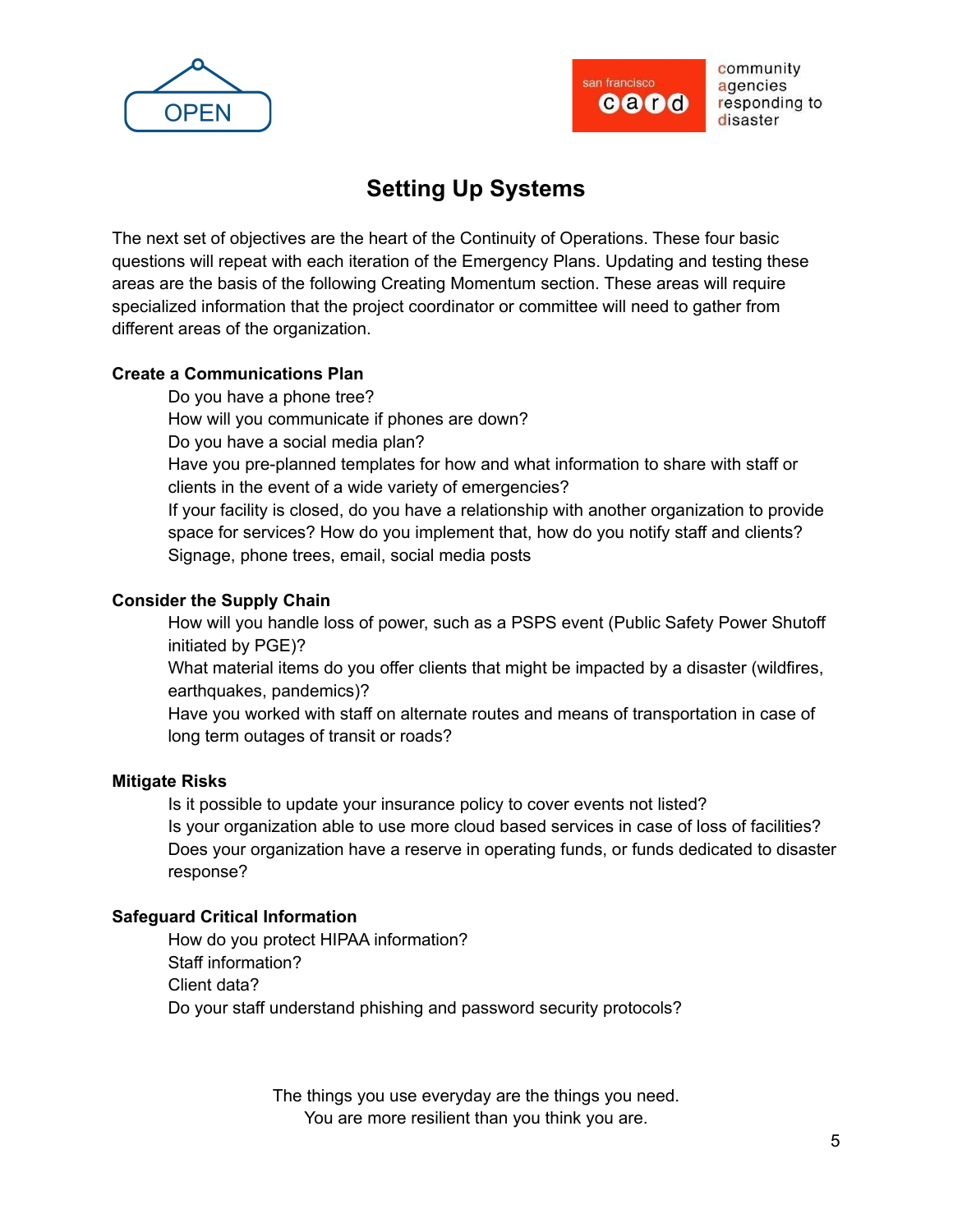



# **Putting It all Together**

**Develop a Timeline.** Gathering the information for a robust Continuity of Operations Plan takes time. Depending on the size and complexity of your organization, gathering all of the above information could take a month or a year.

You could organize your timeline in several ways.

- **Agency Emergency Plan/Disaster Plan:** Organize the collection of information based on the type of disaster. Collect information necessary for an earthquake, a flood, a power outage, etcetera, utilizing the list of Risks developed in the Gathering Data.
- **Department Responsibility:** This could be organized based on the Incident Command System(ICS) Organizational Chart or it could be based on existing departments.

**Determine what Already Exists.** Often the information is available in internal documents, there is just no centralized way of locating the information during a disaster response, or if the particular staff person in charge of that information is unavailable. Remember that line staff sometimes know more about the specific details of getting things done than is listed in policy. Don't forget to include them in the gathering of information.

There are two main places to find information:

- Identify the department in charge and **work from existing documentation**. Human Resources develops Employee Handbooks. Accounting maintains policy documents that determine how disaster related expenses are coded and available for reimbursement. Operations obtains insurance policies that determine what activities are covered by the organization's liability. Remember, too, that line staff sometimes know more about the specific details of getting things done. Don't forget to include them in the gathering of information.
- Information is also available **on the web**. Other, similar organizations, may use their website to collate basic information from their plans that can generate ideas for your organization. Organizations will have issued press releases that can lend an idea of language for pre-populated communication templates for media releases and client information sharing.

**Organize the Information.** Organizing this information can be done in a myriad of ways. This is a planning process, not an end document. The most common and least useful is a red three ring binder behind the Executive's Desk. Other options include Spreadsheets or Webpages, possibly accessible behind a login. Information should be disseminated to the parts of the organization that are mostly likely to use it. **Confidential Information Must be Protected. Do Not Post Private Phone Numbers of Staff Addresses on a Webpage.**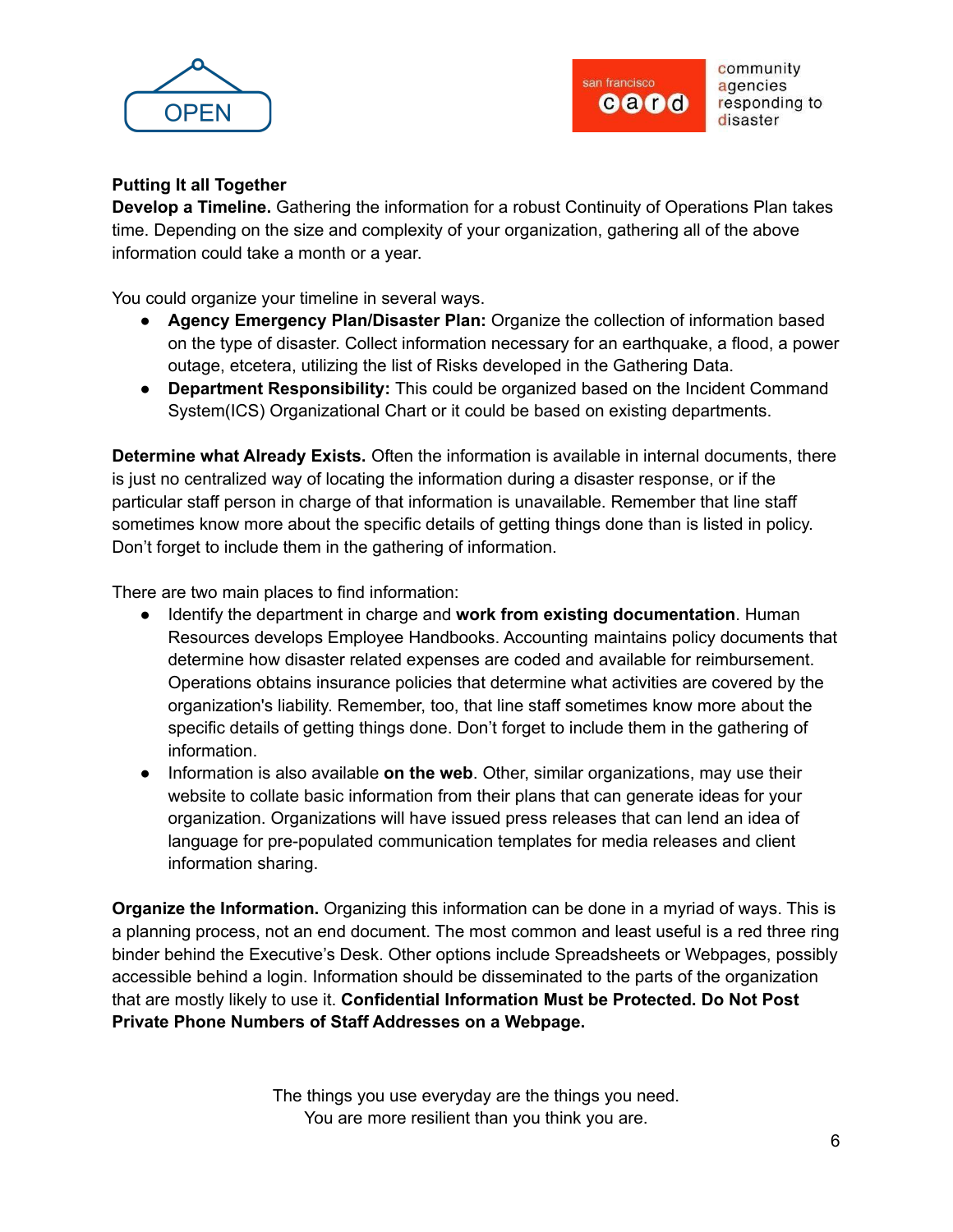



# **Creating Momentum (aka, Putting It All Together)**

Having determined what risks your organization faces, what services need to be provided to which people, and what systems can be modified or built to accomplish this in response to a myriad of disasters or other adverse events in your organization, it's time to incorporate the lessons learned into the life of the organization.

We respond at our lowest level of training. What this means, practically, is that an awful lot of people know how to evacuate an elementary school but not their homes, offices, or movie theaters.

#### **Formalize Plans**

Plans do need to be written down somewhere. Ideally, they are written out in multiple ways, for multiple recipients based on what they need to know. (An evacuation map next to an elevator does not need the insurance company's phone number on it.)

There are two kinds of plans that are sometimes confused.

- **Disaster Action Plan:** A disaster action plan is how to manage a specific risk. For example, a disaster action plan for building fire will include information about how to evacuate the building, where to meet, how to determine if someone is missing, how to interact with first responders, how to turn off utilities, and how to secure the building during repairs. This information might also overlap an earthquake, but going through the exercise of what are the next steps for each potential disaster will create a more robust base for a continuity of operations plan. **One way to think about a disaster action plan is as a response tool.**
- **Continuity of Operations Plan:** A continuity of operations plan is an overarching planning tool for any organization to operate between the start of an incident (emergency) and a return to normal operations. This plan covers all potential risks/disasters in all areas of the organization's operations. **One way to think about a continuity plan is as a recovery tool.**

#### **Cross Train Key Individuals**

During the Gathering Data section of your work, you likely discovered areas of programming that will be suspended during a disaster. How can you cross train those staff to work in other areas during a disaster? (If the Sunday School is not meeting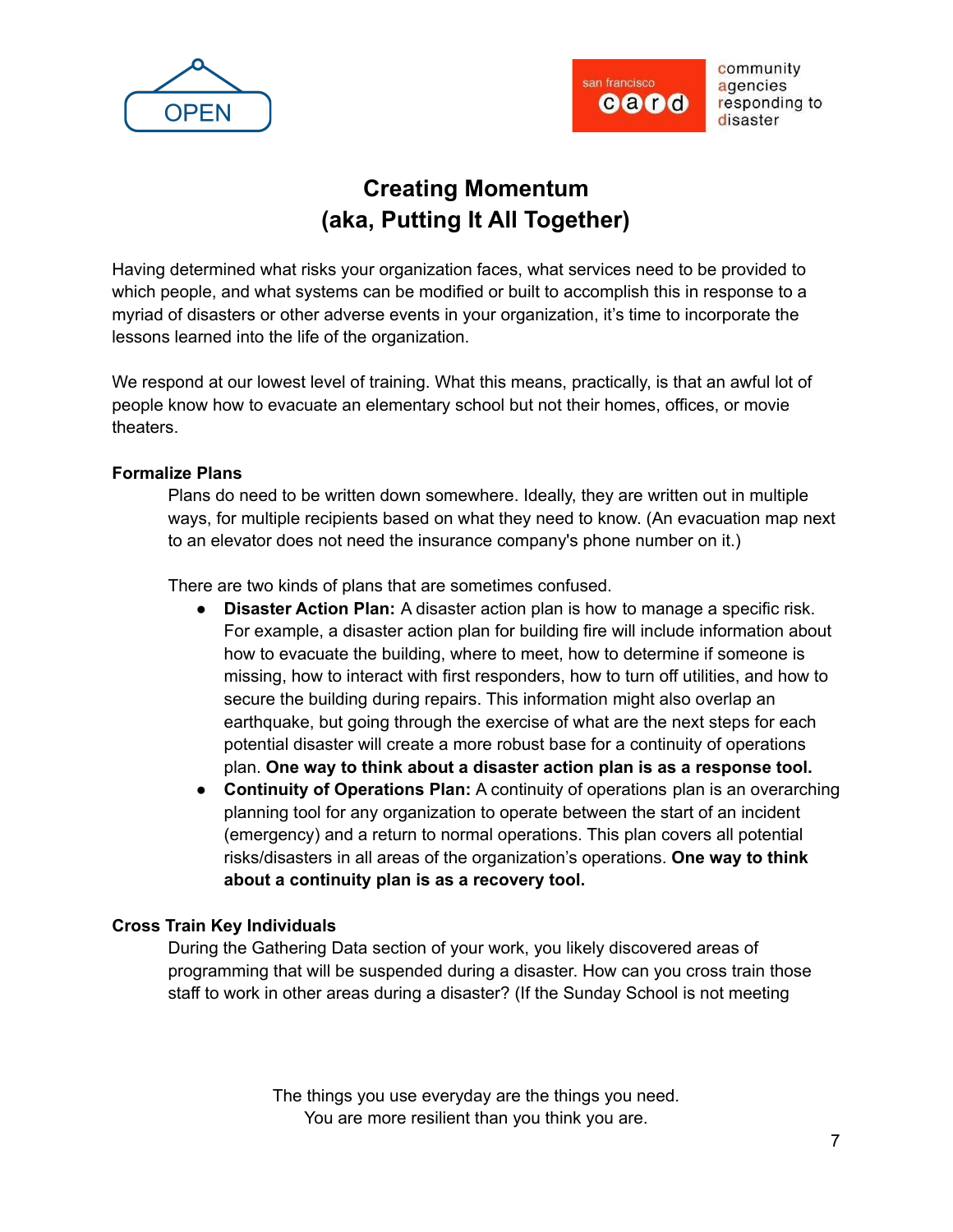



during a disaster response, how can those teachers be trained to work in food distribution (such as getting a food handlers license) in advance of a disaster?)

Some other considerations for training include:

- Creating and teaching a version of the Incident Command System. ICS is a proven way of creating structure in unstructured times. Identifying individuals, outside of their daily duties, to fill Incident roles, and training them, is one of the best ways to cross train individuals.
- When running Tabletop Exercises, excuse the "disaster nerd" or person who is most familiar with the information. This practice gives people permission to step up to challenges in real life situations.

# **Regularly Test and Update Plans**

Along with the spreadsheet that tracks the last time key documents and plans were updated, create a calendar and track when training and exercises happen to test the plans.

The best way to incorporate Disaster Preparedness into your organization is to work within the effective systems already in place, such as existing sorts of meetings - weekly, monthly, "stand up," etcetera.

# **Putting It all Together**

Building habits is hard. With buy-in and perseverance, the habit of Continuity of Operations Planning can be built before a disaster happens.

When it doesn't, a possible place to start is at the end with an **After Action Review** following a disaster.

- An After Action Review gathers those who responded to a disaster to discuss 4 key ideas: What should have happened? What actually happened? What went well and why? What could be improved and how?
- These four questions can create buy-in and build momentum for instituting a Continuity of Operations Plan for your organization that will help it survive the next disaster.

**Find the Right Language.** Organizations need to incorporate disaster planning in a way that makes sense. Some possible language is:

● Continuous Process Improvement - This is often used in for profit businesses, or Continuous Quality Improvement in the medical field.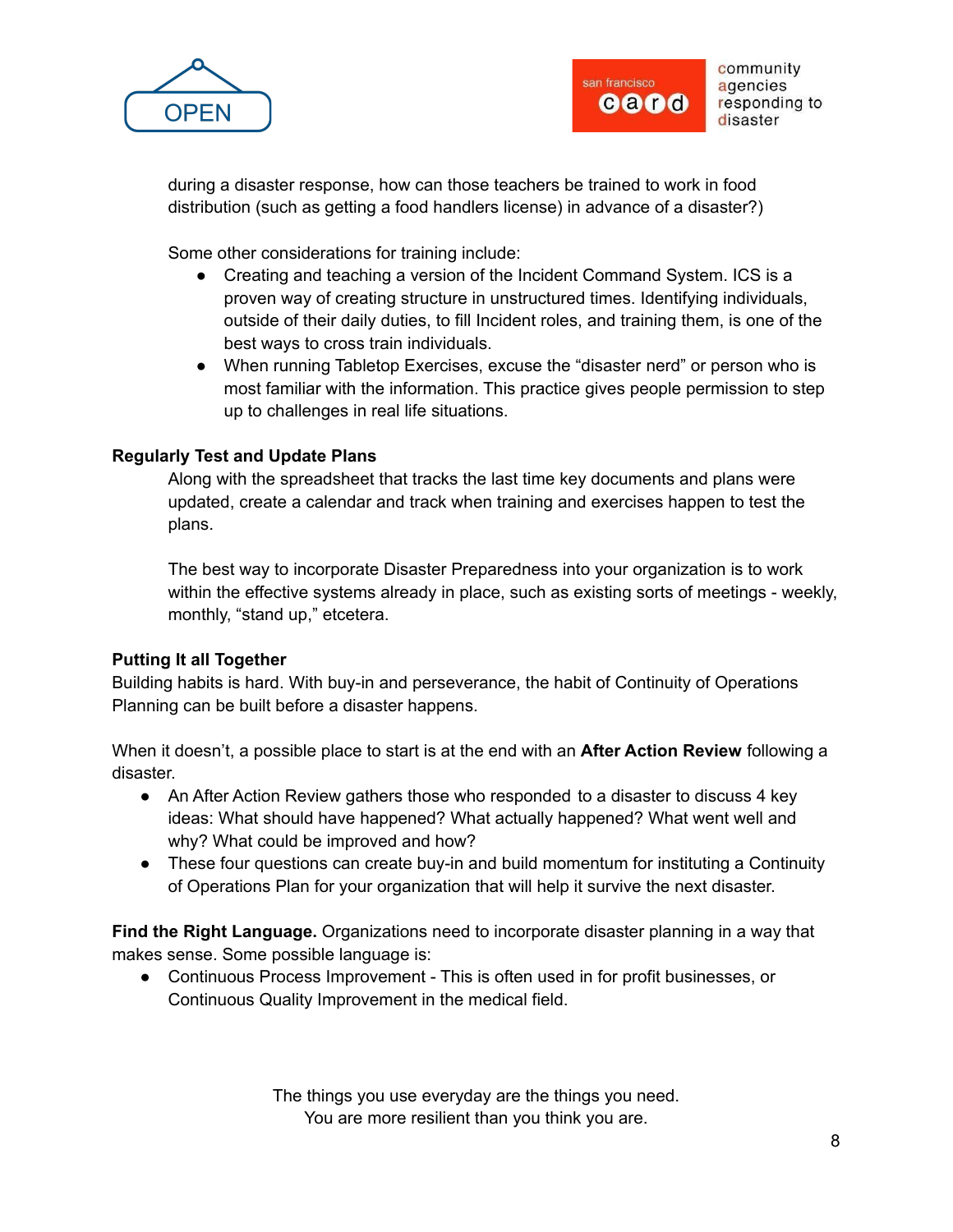



- Liturgical Calendar Faith communities can coordinate disaster planning into their cyclical religious observations.
- School Calendar Educational organizations can align with the instructional calendar.

An example of the Continuity of Operations repeating cycle is found in the acronym for POETE. These could each be assigned a 2 month period, for example.

- Plans Update Plans
- Operations Review Operations (Essential Services)
- Equipment Test and Replace Equipment (like water storage and generators)
- Training Renew training and incorporate new staff.
- Exercise Do a practice tabletop or evacuation drill.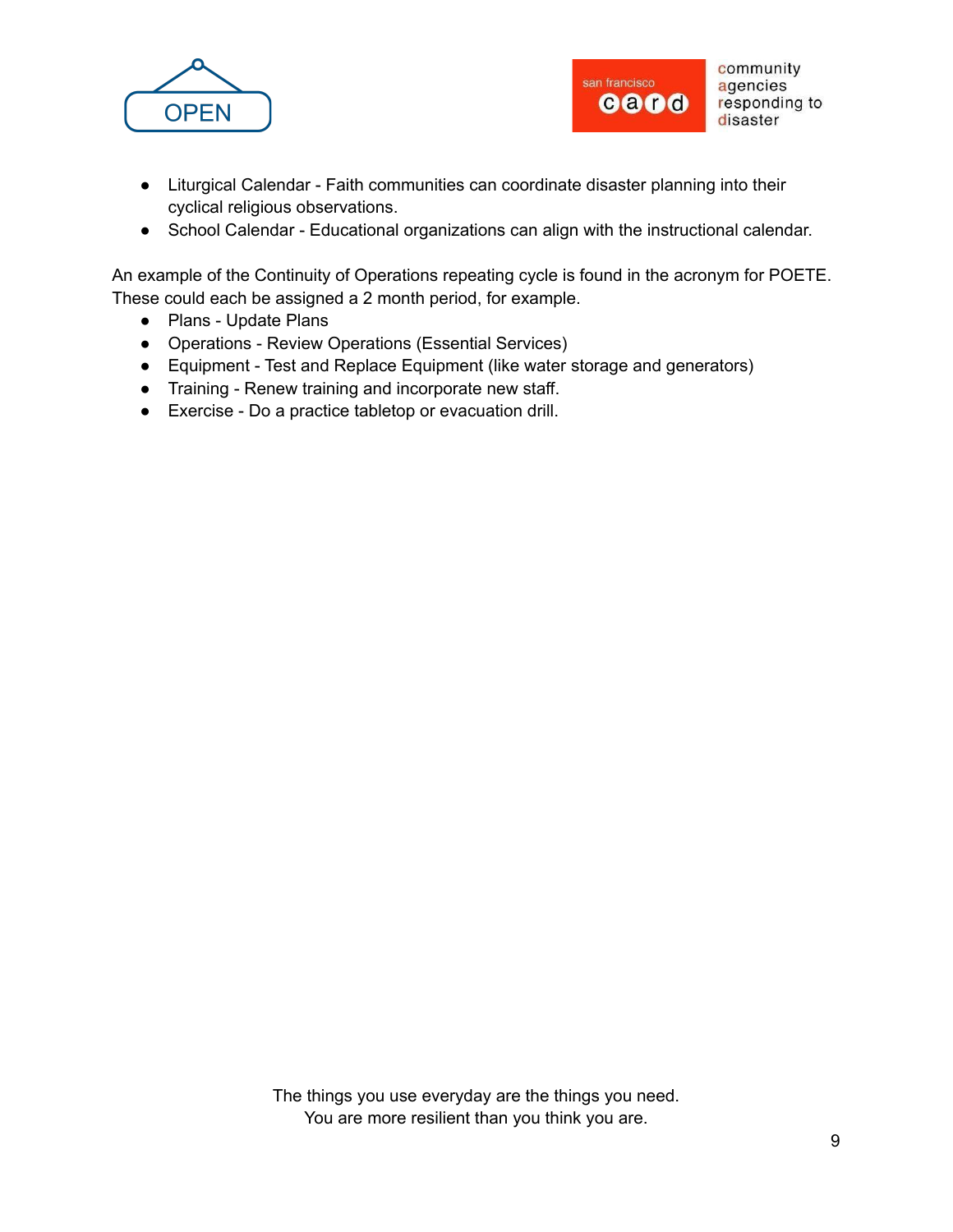



# **Resources**

# **Definitions**

**Agency Emergency Plan:** See Disaster Action Plan

**After Action Review:** An After Action Review is a methodology for reviewing an incident, such as the response of your organization to a wildfire, to capture and incorporate lessons learned into future responses. Typically consisting of answering the following four questions: What was expected to happen? What actually happened? What went well and why? What can be improved and why?

**Continuity of Operations Plan:** A continuity of operations plan is an overarching planning tool for any organization to operate between the start of an incident (emergency) and a return to normal operations. This plan crosses multiple potential risks/disasters and it covers all areas of operations. One way to think about a continuity plan is as a recovery tool.

**Continuous Process Improvement:** Methodology that creates incremental change based on prior events. Potentially based on Hegel's Dialectical Work (thesis-antithesis-synthesis), the idea is to move from a static org chart of positions to a flow chart of processes that can be assessed for better outcomes. There are a lot of organizations that charge money to do this, but the basic idea is also encompassed for free by an After Action Review.

**Disaster Action Plan:** A disaster action plan is how to manage a specific risk. For example, a disaster action plan for building fire will include information about how to evacuate the building, where to meet, how to determine if someone is missing, how to interact with first responders, how to turn off utilities, and how to secure the building during repairs. This information might also overlap an earthquake, but going through the exercise of what are the next steps for each potential disaster will create a more robust base for a continuity of operations plan. One way to think about a disaster action plan is as a response tool.

**Disaster Mission Statement:** A succinct statement of your organization's highest priority during a disaster. Disaster Mission Statements have the potential to become very complicated. However, when done well, they create a beacon for making difficult decisions about what services to continue and which people need to be served during a response.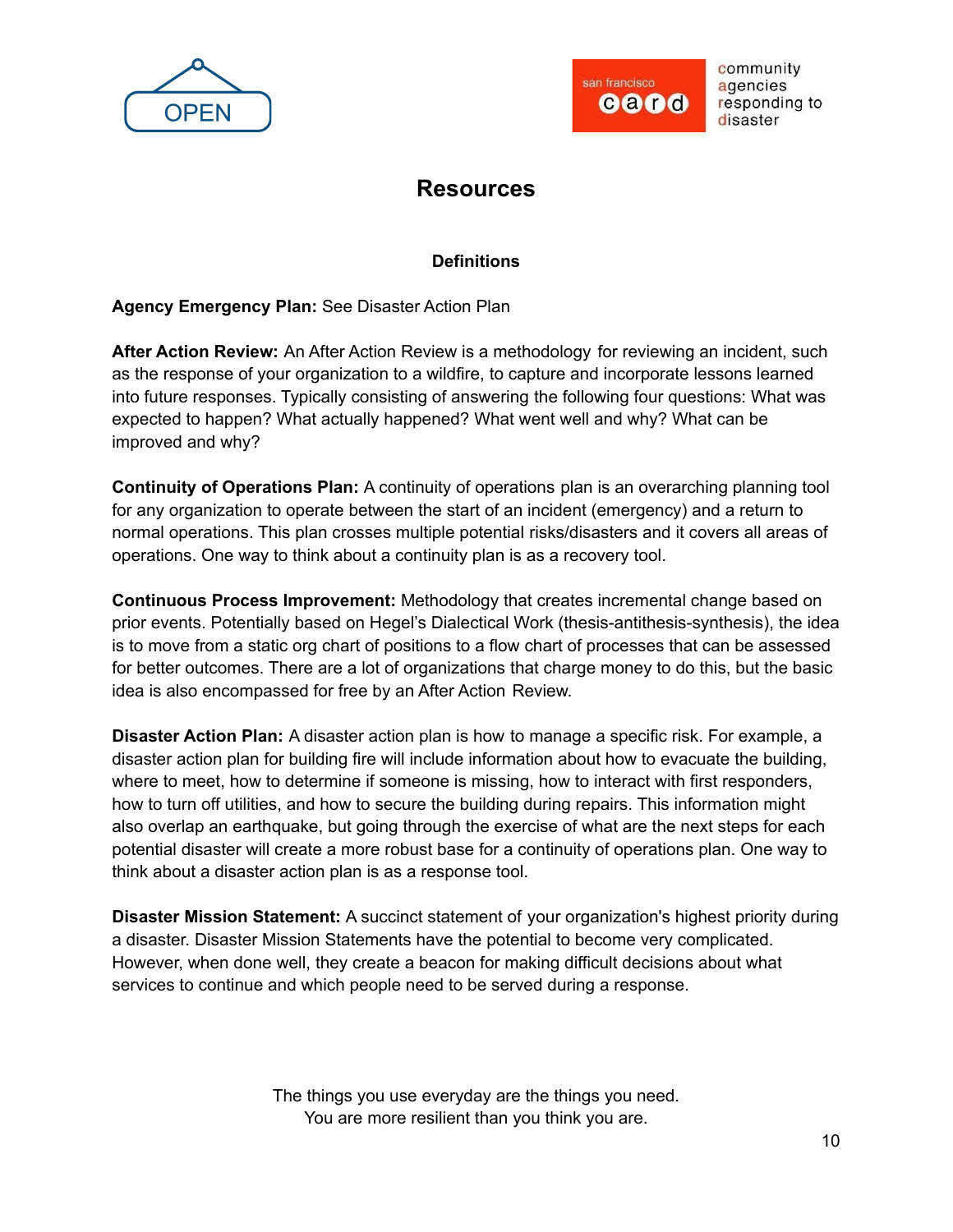



**Incident Command System:** Methodology for Organizing leadership and responsibility during a disaster. Principle teams include Command Staff (Director, Public Information Officer, Interagency Liaison Officer, Safety Officer), Operations Staff (Assistant Director of Operations, Chiefs, and Supervisors of various Essential Activities - client facing), Logistics Staff (AD of Logistics, Chiefs and Supervisors of various Essential Materials - Consumable and Non-Comsumable necessary items, staff, food, computers, vehicles), Planning Staff (AD Planning, Chiefs and Supervisors of various Essential Tracking - reports, meetings) and Finance Staff (AD Finance, Chiefs and Supervisors of Essential Monies - budgets, reimbursable expense coding, etcetera)

**POETE:** Emergency management methodology for doing Continuous Process Improvement. This is for testing preparedness activities not for operating during a response. The acronym stands for Plans, Operations, Equipment, Training, Exercise.

**Tabletop Exercises:** Practice scenarios of potential disasters to allow staff to verbally walk through what they would do in a response.

# **Links to More Information**

**FEMA Open Training** <https://community.fema.gov/opentraining>

# **Disaster Planning and Continuity of Operations Planning Templates**

CalOES - Los Angeles Public Health

[https://www.smgov.net/uploadedFiles/Departments/OEM/Video\\_Archive/Non%20Profits%20Con](https://www.smgov.net/uploadedFiles/Departments/OEM/Video_Archive/Non%20Profits%20Continuity%20and%20Recovery%20Plan.pdf) [tinuity%20and%20Recovery%20Plan.pdf](https://www.smgov.net/uploadedFiles/Departments/OEM/Video_Archive/Non%20Profits%20Continuity%20and%20Recovery%20Plan.pdf)

Tech Soup

<https://www.techsoup.org/disaster-planning-and-recovery>

NonProfit New York

<https://www.nonprofitnewyork.org/disaster-plan/>

Vermont Council on Rural Development - Food Bank focus

<https://www.vtrural.org/programs/digital-economy/updates/5-business-continuity-tips>

San Jose State University Thesis Paper

[https://www.njvoad.org/wp-content/uploads/2020/08/Continuity-of-Operations-Guidebook-and-T](https://www.njvoad.org/wp-content/uploads/2020/08/Continuity-of-Operations-Guidebook-and-Template-for-Nonprofit-Service-Providers.pdf) [emplate-for-Nonprofit-Service-Providers.pdf](https://www.njvoad.org/wp-content/uploads/2020/08/Continuity-of-Operations-Guidebook-and-Template-for-Nonprofit-Service-Providers.pdf)

Standards for Excellence